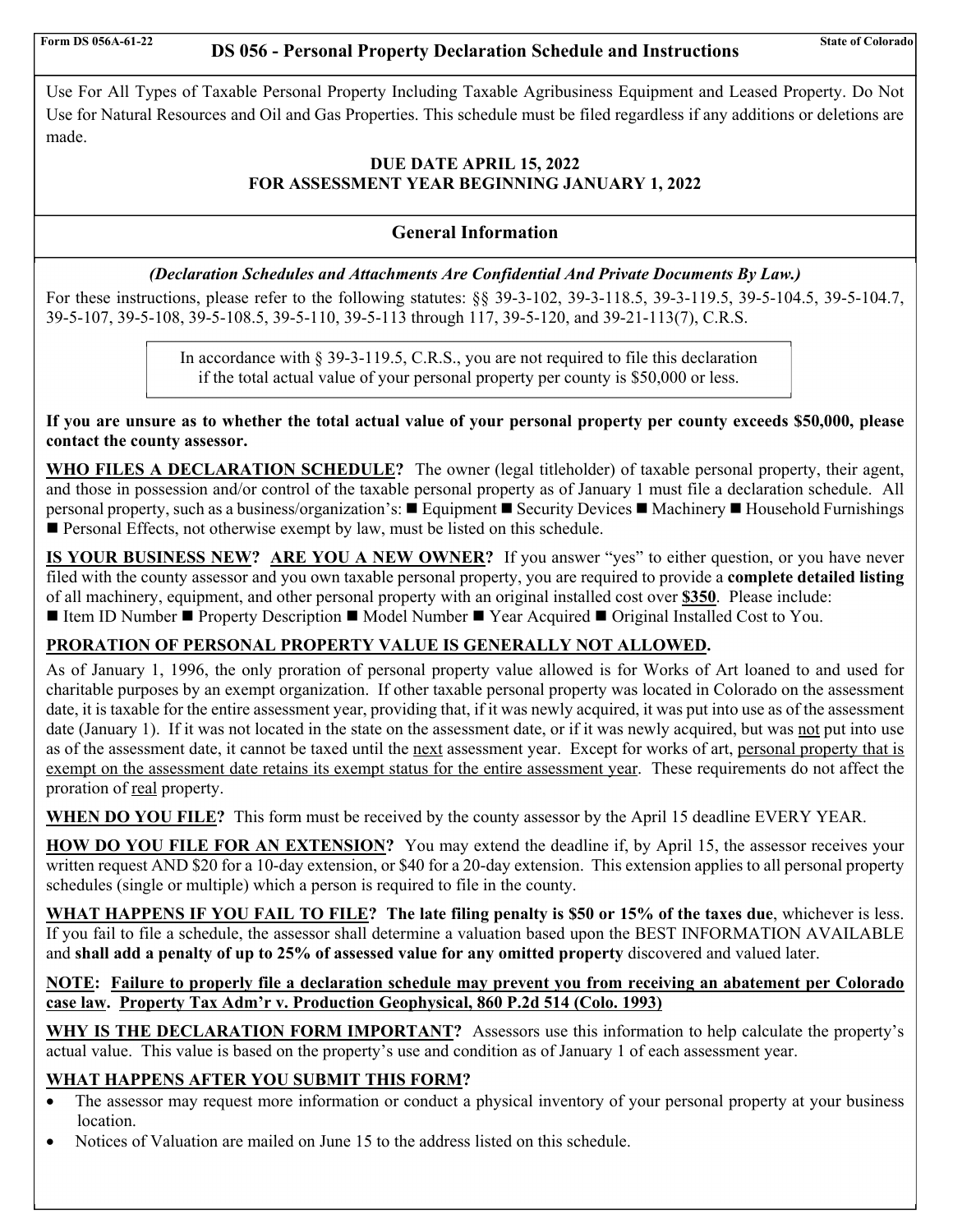### **INSTRUCTIONS FOR COMPLETING THE PERSONAL PROPERTY DECLARATION SCHEDULE DS 056**

- **A. NAME AND MAILING ADDRESS:** Write any corrections to the preprinted name/address information. If you are not the current business owner, please list the name and address of the new owner in the appropriate box. Also, list the date that the property was sold to the new owner. **BUSINESS NAME AND PHYSICAL LOCATION:** If not preprinted, provide the: **Business Name** Actual Physical Location of the Personal Property ■ Change in Physical Location, If Applicable ■ Additional Property Location Changes, If Applicable ■ List of Locations Where Other Personal Property Is Owned.
- **B. BUSINESS:** Provide your business start-up date, the square footage your business occupies and the primary product or service that you provide.
- **C. BUSINESS STATUS:** Check the appropriate boxes for your business status and indicate the date of any change in the property's location from the prior year. **The assessor may select your business for an audit whether or not you file a declaration schedule.**
- **D. ITEMIZED LISTING OF PERSONAL PROPERTY:** "'Personal property' means everything that is the subject of ownership and that is not included within the term 'real property'. 'Personal property' includes machinery, equipment, and other articles related to a commercial or industrial operation that are either affixed or not affixed to the real property for proper utilization of such articles. . . ." § 39-1-102(11), C.R.S. Regardless of whether property is affixed to a building, it is personal property if it is used for the purpose of a commercial or industrial operation and not for the enhancement of the real property. Do not report licensed vehicles in this section.

### **PERSONAL PROPERTY INCLUDES:**

- All Residential Household Furnishings Producing Income
- Equipment, Furniture, and Machinery Used by These Businesses: Commercial, Industrial, and Natural Resource
- Taxable Personal Property Used As Part of an Agribusiness, that does not qualify as agricultural, pursuant to, § 39-1-102 (1.6)(a), C.R.S.
- Expensed Assets With a Life of Greater Than One Year
- Fully Depreciated Assets Still In Use
- Assets in Storage
- Leasehold Improvements

**"CONSUMABLE" PERSONAL PROPERTY EXEMPT FROM TAXATION:** Pursuant to § 39-3-119, C.R.S., personal property classified as "consumable" as defined in ARL Volume 5, Chapter 7, is exempt from taxation and should **NOT** be listed on this declaration. "Consumable" personal property is defined as any asset having a life of one (1) year or less regardless of cost, and any asset with a life longer than one year that has a reasonable original installed cost or market value in use of \$350 or less at the time of acquisition. The \$350 limitation applies to personal property that is completely assembled and ready to perform the end user's intended purpose(s) and it includes all acquisition costs, installation costs, sales/use taxes and freight expenses. **IMPORTANT: YOU MUST SUBMIT A COMPLETE PROPERTY LISTING IF YOU HAVE NOT PROVIDED ONE FOR THIS LOCATION.** Do not list merchandise inventory, materials, or supplies. Do list all other personal property acquired by you prior to January 1. If you have given the assessor such a list, you may simply submit additions and deletions each year.

- **1.** List all taxable personal property acquired by you prior to January 1, providing:  $\blacksquare$  Item ID Number  $\blacksquare$  Ouantity  $\blacksquare$  Complete Property Description Including Model Number or Capacity ■ Year Acquired ■ If the Item is New or Used ■ Original Installed Cost to You (Current Owner) ■ The Month and Year Each Item was First Placed into Service or is Scheduled to be Placed into Service. You should separately submit any available market value, rent, or lease information. The Original Installed Cost to You is defined as the amount that was paid for the personal property when new inclusive of  $\blacksquare$  Sales/Use Tax  $\blacksquare$  Freight and  $\blacksquare$  Installation Charges. If the item was purchased used, include its Cost to You along with Sales/Use Tax, Freight, and Installation Charges.
- **2.** List **all** taxable personal property sold, traded, or scrapped prior to January 1 of the current year. For all items deleted, provide: Item ID Number  $\blacksquare$  Quantity  $\blacksquare$  Property Description Including Model Number or Capacity  $\blacksquare$  Year Acquired  $\blacksquare$  If the Item is New or Used ■ Original Installed Cost to You (Current Owner).
- **E. MOBILE EQUIPMENT:** Complete this section if there is any mobile equipment at this location. Check the box(es) if the listed mobile equipment is licensed or Z-tabbed. Attach a separate list if necessary.
- **F. GENERAL LEDGER:** Extract your original installed cost information for all personal property items from your accounting records. You may submit general ledger information in lieu of completing this section.
- **G. FULLY DEPRECIATED ASSETS / EXPENSED PERSONAL PROPERTY**: List all personal property assets that have been fully depreciated or expensed, but are still used. This includes all property with an original cost over \$350. Attach a separate list if necessary.
- **H. LEASED, LOANED, OR RENTED PROPERTY**: All personal property leased, loaned, or rented to you must be listed in this section. Property rented 30 days at a time or less, returned at the renter's option, and for which sales/use tax is collected before it is finally sold is considered exempt and should NOT be reported. You must identify each item of leased, loaned, or rented personal property as follows:  $\blacksquare$ Owner's/Lessor's Name, Address, and Telephone Number ■ Property Description Including Model, Serial Number, or Capacity ■ Check New or Used ■ Total Cost of the Lease to You ■ Original Installed Cost ■ Lease Number ■ Lease Term (From-To) ■ Total Amount of Annual Rent. If any of the leased equipment listed is capitalized on your books and records, please check the box at the beginning of the line corresponding with the name of the Lessor. Also, if purchase or maintenance options are included in the lease, check this box and provide details of these options on a separate sheet.
- **I. RENEWABLE ENERGY PERSONAL PROPERTY:** Check the appropriate boxes regarding renewable energy property at this location. If the RENEWABLE PROPERTY IS OWNED BY YOU, RENEWABLE PROPERTY FORM DS 058 is required to be filed with the assessor.
- **J. DECLARATION AND SIGNATURE**: Print the personal property owner's Federal Employer Identification Number (FEIN) or Social Security Number (SSN). Print name of owner, name of person signing, phone number, and e-mail address. Then sign, date, and return this form to assessor by **April 15th**. § 39-5-107, C.R.S.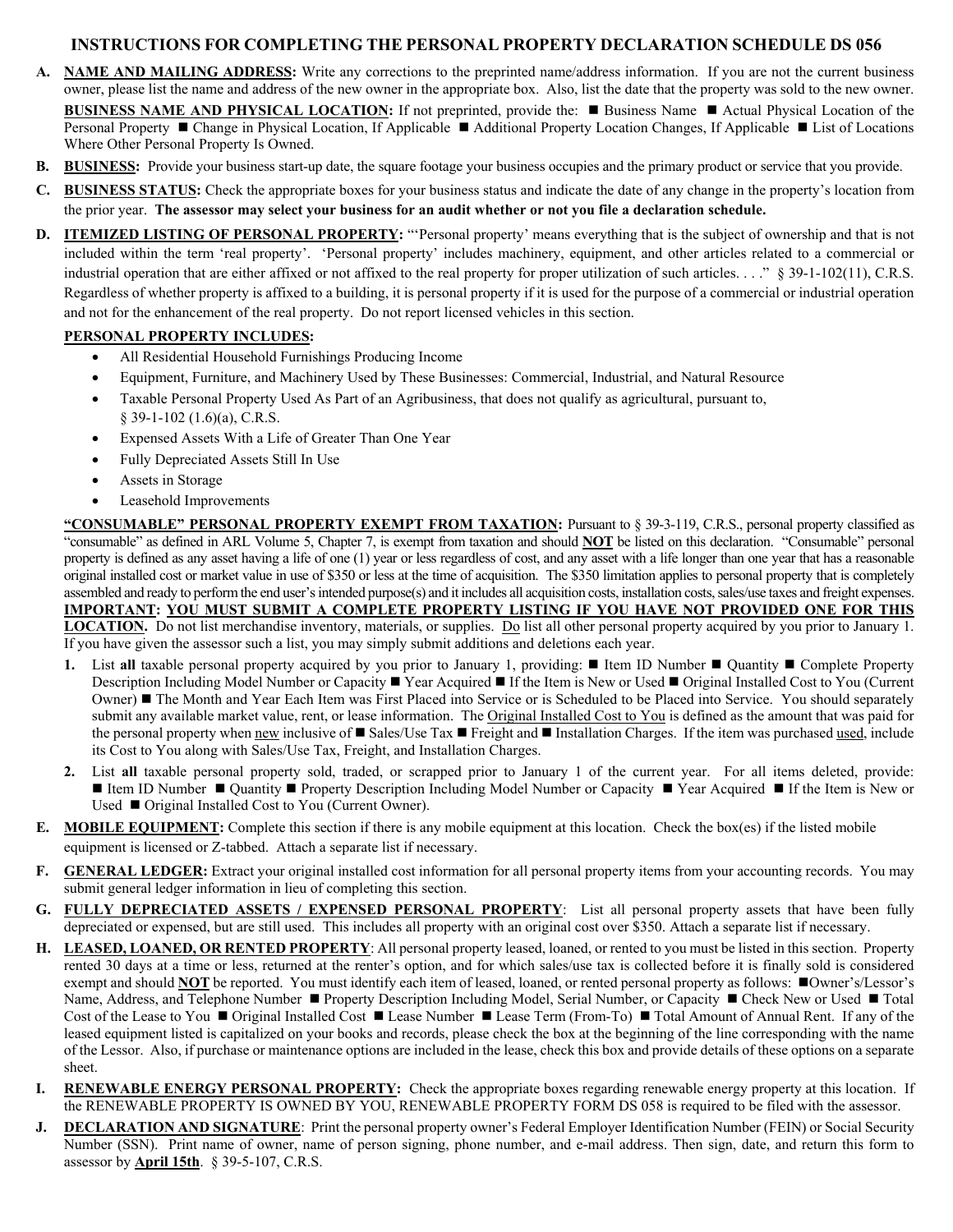| Form DS 056-61-22                                                    |                                                                                                                               |                |                                      |                                         | <b>State of Colorado</b>                               |                 |                             | <b>FOR ASSESSOR USE ONLY</b>     |                      |  |
|----------------------------------------------------------------------|-------------------------------------------------------------------------------------------------------------------------------|----------------|--------------------------------------|-----------------------------------------|--------------------------------------------------------|-----------------|-----------------------------|----------------------------------|----------------------|--|
| DS 056 61-22                                                         |                                                                                                                               |                |                                      |                                         | <b>DS 056 - Personal Property Declaration Schedule</b> |                 |                             | Late Penalty                     |                      |  |
|                                                                      |                                                                                                                               |                |                                      | Confidential                            |                                                        |                 | Completed:                  |                                  | $\Box Y$ or $\Box N$ |  |
| B.A. Code                                                            | T.A Code                                                                                                                      | Schedule/Acct# |                                      | <b>Assessment Date</b>                  |                                                        | <b>Due Date</b> |                             | <b>RETURN TO COUNTY ASSESSOR</b> |                      |  |
|                                                                      |                                                                                                                               |                |                                      | 1/1/2022                                |                                                        | 4/15/2022       |                             |                                  | County               |  |
| A. NAME AND MAILING ADDRESS (Indicate any<br>changes or corrections) | <b>BUSINESS NAME</b>                                                                                                          |                | AND                                  | PERSONAL PROPERTY AS OF JANUARY 1, 2022 | PHYSICAL LOCATION                                      | OF              | THE                         |                                  |                      |  |
|                                                                      |                                                                                                                               |                |                                      |                                         |                                                        |                 |                             |                                  |                      |  |
| <b>B. BUSINESS:</b> Start Up Date (at this location)                 |                                                                                                                               |                | Square Footage the Business Occupies |                                         |                                                        |                 | Product or Service Provided |                                  |                      |  |
| C. BUSINESS STATUS: (Please check the appropriate boxes ONLY)        |                                                                                                                               |                |                                      |                                         |                                                        |                 |                             |                                  |                      |  |
| owner:                                                               | NOT CURRENT BUSINESS OWNER. If you are not the current business owner, check here and provide the name and address of the new |                |                                      |                                         |                                                        |                 |                             |                                  |                      |  |

#### Date Sold:

NEW BUSINESS/ORGANIZATION. You must give a **complete itemized listing** of all personal property. Use the first part of Section D and attach separate sheet(s) if needed. **The assessor may select your business for an audit whether or not you file a declaration schedule.**  ☐

| $\Box$ EXISTING BUSINESS/ORGANIZATION. Indicate any additions and/or deletions to your listing in Section D. |  |  |
|--------------------------------------------------------------------------------------------------------------|--|--|
|                                                                                                              |  |  |

□ NEW OWNER OF PREVIOUSLY EXISTING BUSINESS/ORGANIZATION. You must give a complete itemized listing of all personal property acquired in a business purchase. Include additions made prior to Jan. 1 since that purchase.

### **AS OF JANUARY 1, DID YOUR BUSINESS CEASE OPERATIONS?** □ Yes □ No

| If yes, please complete:                                                                     |                                                                       | $\Box$ Personal Property Sold $\Box$ Personal Property Stored                        | Date Sold/Stored |  |  |  |
|----------------------------------------------------------------------------------------------|-----------------------------------------------------------------------|--------------------------------------------------------------------------------------|------------------|--|--|--|
|                                                                                              | If sold, Selling Price of Furnishings, Assets, and Equipment Only: \$ |                                                                                      |                  |  |  |  |
| If sold, Name and Contact Information of New Owner of the Personal Property:<br>Phone Number |                                                                       |                                                                                      |                  |  |  |  |
|                                                                                              |                                                                       | NOTE: If sold to more than one new owner, please attach a listing of the new owners. |                  |  |  |  |
| PROPERTY CHANGED LOCATION TO                                                                 |                                                                       |                                                                                      | ON (DATE)        |  |  |  |

**D. ITEMIZED LISTING OF PERSONAL PROPERTY:** FOR THE MOST ACCURATE ASSESSMENT, IT IS RECOMMENDED THAT YOU ATTACH A COMPLETE ITEMIZED ASSET LISTING WITH EACH BUSINESS PERSONAL PROPERTY DECLARATION FILING.

◯ CHECK HERE IF THERE ARE NO CHANGES FROM LAST YEAR'S DECLARATION SCHEDULE INFORMATION. IF SO, GO DIRECTLY TO SECTION H. COMPLETE THE FORM, SIGN IT, AND RETURN FORM TO THE ASSESSOR. NOTE: DO NOT CHECK THIS BOX IF THIS IS A NEW BUSINESS OR ORGANIZATION.

□ If NO ADDITIONS, check here; otherwise, list all personal property acquired prior to January 1. Attach additional sheets if necessary. NOTE: Include ALL Expensed Assets with a Life of Greater Than 1 Year, Fully Depreciated Assets Still in Use, and Stored Assets. **Do not report licensed vehicles in this section.**

| Item ID# | Quantity | <b>Description Including Model or Capacity</b> | Year<br>Acquired | New or Used<br>(check only one) | Original<br><b>Installed Cost</b> | Mo & Yr First<br><b>Placed into</b><br><b>Service</b> |
|----------|----------|------------------------------------------------|------------------|---------------------------------|-----------------------------------|-------------------------------------------------------|
|          |          |                                                |                  | $\Box$ New $\Box$ Used          |                                   |                                                       |
|          |          |                                                |                  | $\Box$ New $\Box$ Used          |                                   |                                                       |
|          |          |                                                |                  | $\Box$ New $\Box$ Used          |                                   |                                                       |
|          |          |                                                |                  | $\Box$ New $\Box$ Used          |                                   |                                                       |
|          |          |                                                |                  | $\Box$ New $\Box$ Used          |                                   |                                                       |

If NO DELETIONS, check here; otherwise, list all personal property sold, traded, or discarded prior to January 1. Attach separate sheet(s) if needed.  $\Box$ 

| Item ID# | Ouantity | <b>Description Including Model or Capacity</b> | Year<br>Acquired | New or used<br>(check only one) | <b>Original Installed</b><br>Cost |
|----------|----------|------------------------------------------------|------------------|---------------------------------|-----------------------------------|
|          |          |                                                |                  | $\Box$ Used<br>$\Box$ New       |                                   |
|          |          |                                                |                  | $\Box$ Used<br>$\Box$ New       |                                   |